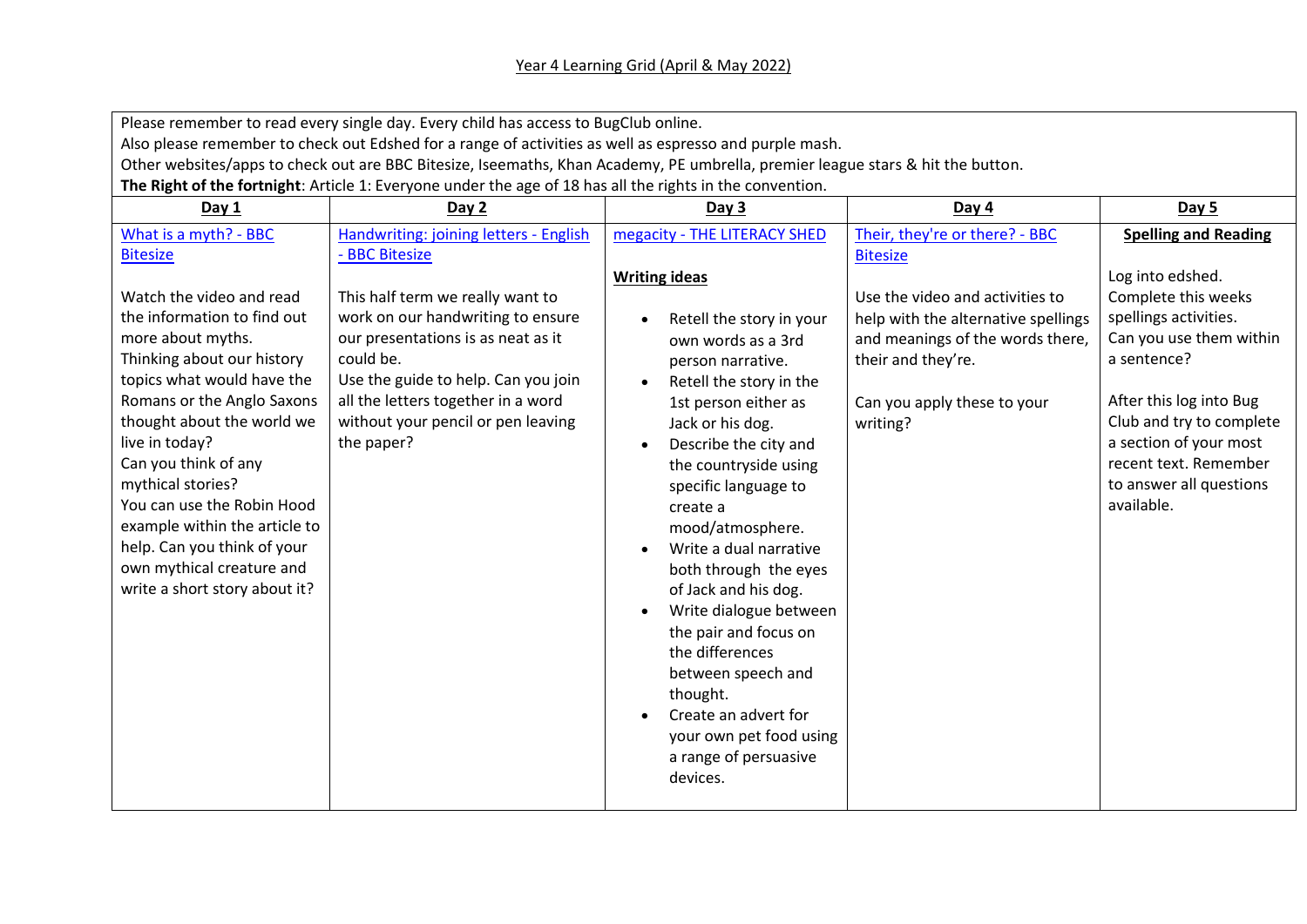| Maths                         | <b>Maths Websites</b>                | Maths: Workbooks              | <b>Further Maths</b>               | <b>Maths Games</b>          |
|-------------------------------|--------------------------------------|-------------------------------|------------------------------------|-----------------------------|
| <b>Brain Booster Number:</b>  |                                      |                               |                                    |                             |
| Pick a 4 digit number and     | For daily lessons including videos   | Free workbooks can be         | Our topic for this half term is    | <b>Play Guardians Maths</b> |
| then complete the             | and printable resources visit the    | downloaded and printed from   | Decimals/Money                     | Game   Primary Games        |
| following questions. (Daily)  | 'iseemaths' website.                 | the following site:           |                                    | <b>Fun Online Games for</b> |
|                               | Children should choose a task that   | Parent Workbooks   White Rose | Y4-HL-Summer-Block-1-Decimals-     | Kids   BBC Bitesize - BBC   |
| Multiply by 10,100 and 1000   | engages them on a daily basis.       | <b>Maths</b>                  | 2020.pdf (whiterosemaths.com)      | <b>Bitesize</b>             |
| Divide by 10,100 and 1000     |                                      |                               |                                    |                             |
| Round to the nearest 10,      | Edshed - Please complete activities  |                               | Y4-HL-Summer-Block-2-Money-        | Hit the Button - Quick fire |
| 100 and 1000                  | based on your ability. Assignments   |                               | 2020.pdf (whiterosemaths.com)      | maths practise for 6-11     |
| Half the number               | are set for each child.              |                               |                                    | year olds                   |
| Double the number             | Remember to keep practising times    |                               | If you have access to a printer    | (topmarks.co.uk)            |
| Write the number as Roman     | tables and have a go at the Y4 MTC   |                               | you can download and print         |                             |
| numerals                      | to prepare for the Y4 times tables   |                               | these activity booklets.           | Math Games   Math           |
| What could the calculation    | test.                                |                               |                                    | Playground   Make           |
| be?                           |                                      |                               | <b>Home Learning   White Rose</b>  | <b>Learning Fun</b>         |
| Multiply by 3,4,5,6,7,8 and 9 |                                      |                               | <b>Maths</b>                       |                             |
|                               |                                      |                               | Online videos are available to     |                             |
|                               |                                      |                               | view if you need any help.         |                             |
|                               |                                      |                               |                                    |                             |
|                               |                                      |                               | Use the links to select videos,    |                             |
|                               |                                      |                               | activities and printable resources |                             |
|                               |                                      |                               | to help you with the topic.        |                             |
|                               |                                      |                               |                                    |                             |
|                               |                                      |                               |                                    |                             |
|                               |                                      |                               |                                    |                             |
|                               |                                      |                               |                                    |                             |
| <u>Art</u>                    | Geography                            | <b>PSHE</b>                   | Science                            | History                     |
|                               |                                      | This half term we are         |                                    | Anglo-Saxons   Discovery    |
| This half term we are         | This half term we are learning about | considering our dreams and    | This half term we are learning     | <b>Education</b>            |
| learning about sculpture.     | the coastline of our area and others | goals?                        | about different living things and  |                             |
| We are learning about         | around the country. We are learning  |                               | their habitat.                     | This half term we are       |
| temporary sculptures using    | about how the land is shaped from    |                               |                                    | travelling through time to  |